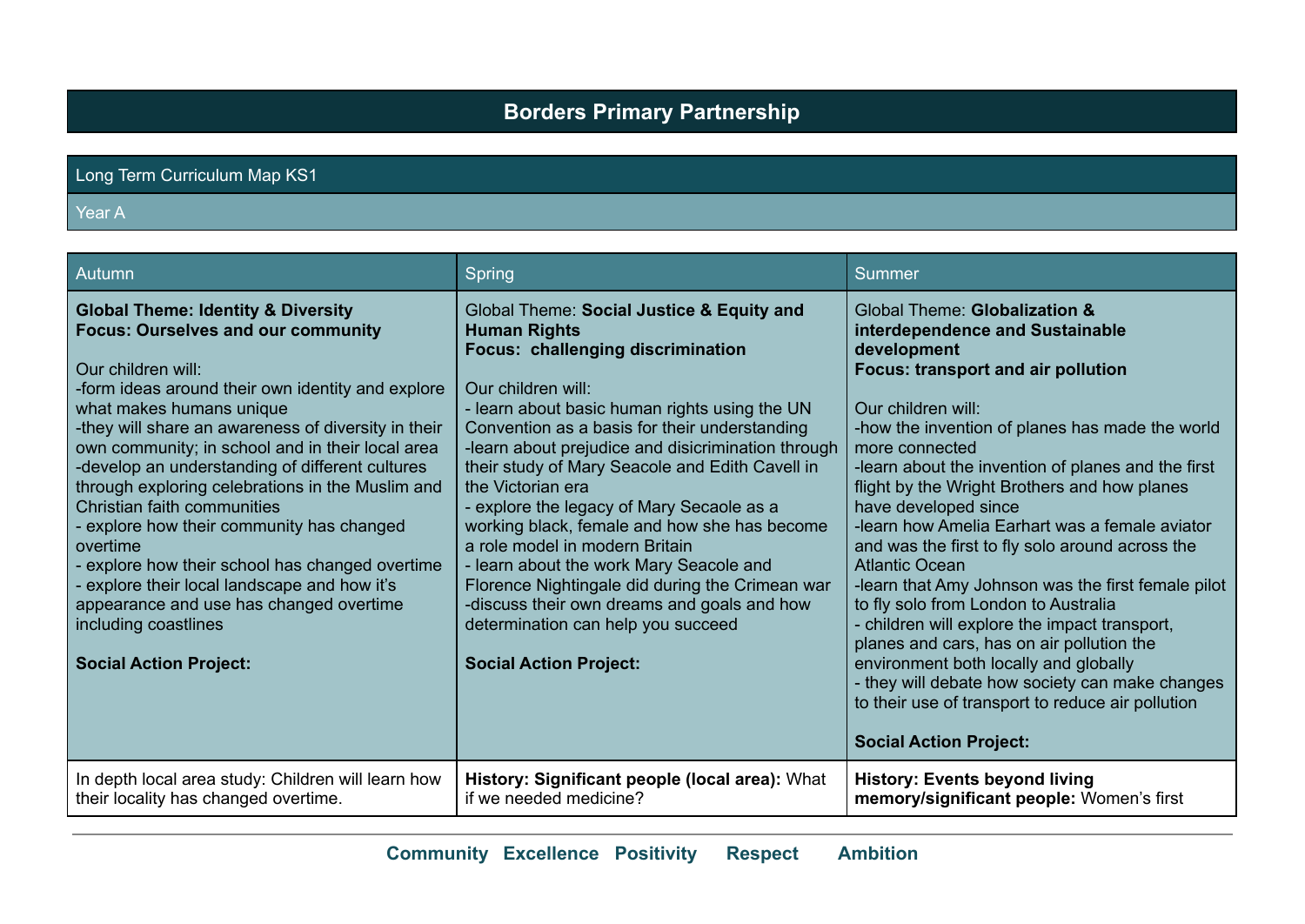| History: Changes within living memory: Local<br>History Study/: School Life                                                                                      | Edith Cavell - nurse 1865-1915 (Norwich)<br>Mary Seacole - nurse 1805 - 1881 (jamaica)<br>Florence Nightingale - founder of modern nursing<br>$1820 - 1910$ | flight; why such a big deal?<br>First flight Wright brothers<br>Amy Johnson<br>Emelia Earhart,               |
|------------------------------------------------------------------------------------------------------------------------------------------------------------------|-------------------------------------------------------------------------------------------------------------------------------------------------------------|--------------------------------------------------------------------------------------------------------------|
| Geography: UK: Local study - Where do I live?<br>Including the coast                                                                                             | Elizabeth Fry - Humanitarian (1790 - 1845)<br><b>Norwich</b>                                                                                                | <b>Geography:</b> Respectful, active citizenship: How<br>can we look after our world?                        |
| <b>Science: Biology: Animals including Humans &amp;</b><br><b>Physics: Seasonal Changes</b><br><b>Significant People:</b>                                        | Dorothy Hodgkin<br>Geography: What's the weather like today? Is it<br>the same everywhere?                                                                  | Science: Biology: Plants & Physics: Seasonal<br>Changes<br><b>Significant People:</b>                        |
| <b>PSHE/RSE:</b> Being me in my world & Celebrating<br><b>Differences</b>                                                                                        | Science: Physics: Seasonal Changes and<br>Chemistry: Everyday Materials (1) & Use of                                                                        | <b>PSHE/RSE:</b> Relationships & Changing Me                                                                 |
| <b>Computing: E-safety: E-safety:</b><br>Using the internet safely<br>Digital Literacy & E-safety: Digital Literacy &                                            | Everyday Materials (2)<br><b>Significant People:</b>                                                                                                        | <b>Computing; Digital Literacy: potty painters</b><br>Coding: Scratch Jnr - introduction and<br>fundamentals |
| E-safety: using a computer/device                                                                                                                                | <b>PSHE/RSE:</b> Dreams and Goals & Healthy Me                                                                                                              | <b>Religion:</b> 1.5 How did the universe come to be?                                                        |
| Religion: 1.1 What do my senses tell me about<br>the world of religion and belief?<br>1.2 How does celebration bring a community<br>together. Muslim, Christian? | <b>Computing: Coding: Coding with</b><br>Codeapillars/Beebots<br>Digital Literacy: bug hunters                                                              |                                                                                                              |
|                                                                                                                                                                  | <b>Religion:</b> 1.3 What do Jews remember on<br>Shabbat?<br>1.4 What does the cross mean to Christians                                                     |                                                                                                              |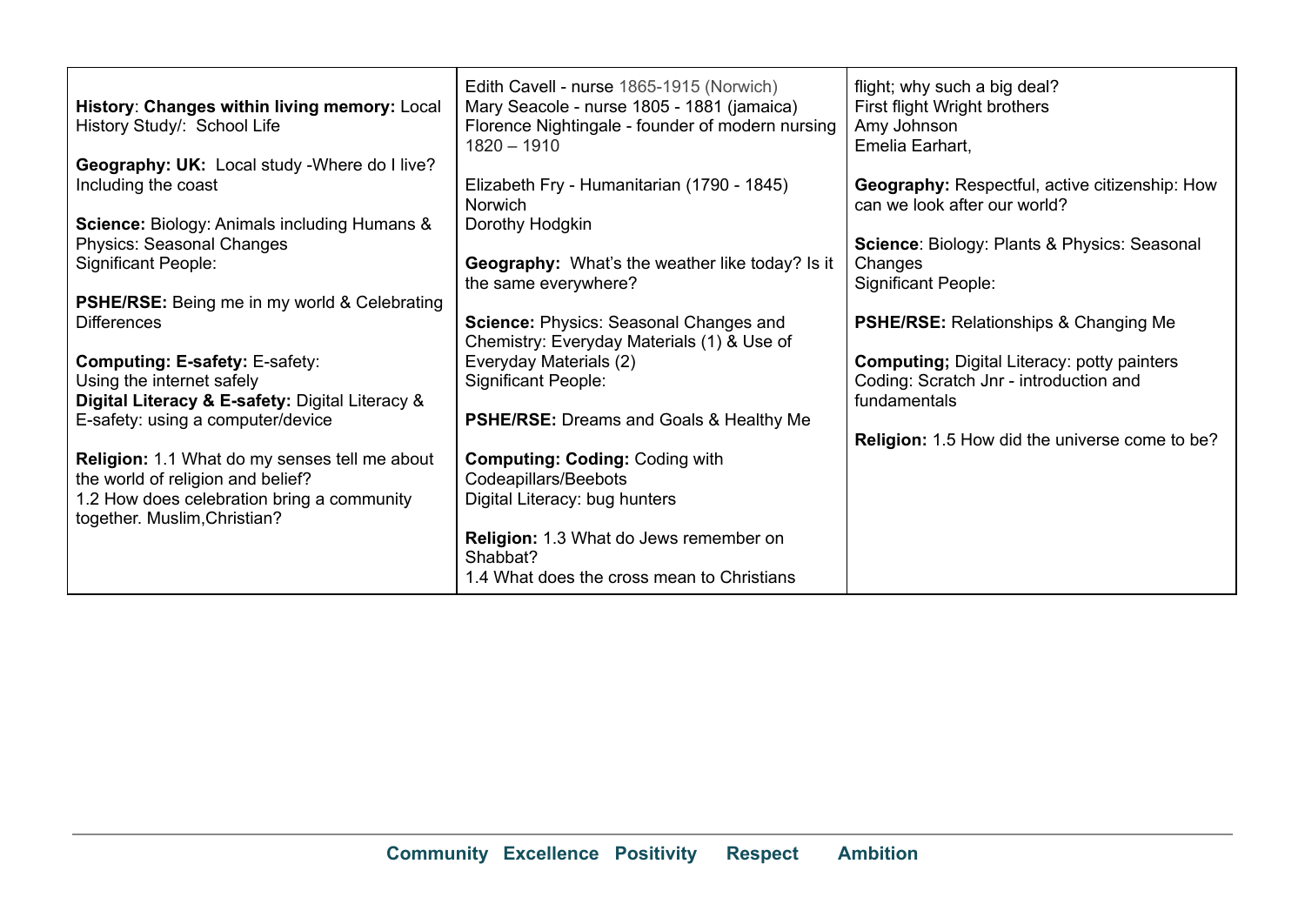# Year B - 2021-22

| Autumn                                                                                                                                                                                                                                                                                                                                                                                                                                                                                                                                                                                                                                                                                                                                                                                                                                                                                                                                                                                     | Spring                                                                                                                                                                                                                                                                                                                                                                                                                                                                                                                                                                                                                                                                                                                                                                                                                                                                                                                                                                                                                                                             | Summer                                                                                                                                                                                                                                                                                                                                                                                                                                                                                                                                                                                                                                                                                                                                                                                                                        |
|--------------------------------------------------------------------------------------------------------------------------------------------------------------------------------------------------------------------------------------------------------------------------------------------------------------------------------------------------------------------------------------------------------------------------------------------------------------------------------------------------------------------------------------------------------------------------------------------------------------------------------------------------------------------------------------------------------------------------------------------------------------------------------------------------------------------------------------------------------------------------------------------------------------------------------------------------------------------------------------------|--------------------------------------------------------------------------------------------------------------------------------------------------------------------------------------------------------------------------------------------------------------------------------------------------------------------------------------------------------------------------------------------------------------------------------------------------------------------------------------------------------------------------------------------------------------------------------------------------------------------------------------------------------------------------------------------------------------------------------------------------------------------------------------------------------------------------------------------------------------------------------------------------------------------------------------------------------------------------------------------------------------------------------------------------------------------|-------------------------------------------------------------------------------------------------------------------------------------------------------------------------------------------------------------------------------------------------------------------------------------------------------------------------------------------------------------------------------------------------------------------------------------------------------------------------------------------------------------------------------------------------------------------------------------------------------------------------------------------------------------------------------------------------------------------------------------------------------------------------------------------------------------------------------|
| <b>Global Theme: Identity &amp; Diversity.</b><br>Social Justice, Equity & Human Rights<br>Focus:<br>Our children will:<br>-be celebrating their individuality and the diversity<br>within their class. -<br>- listen to others and accept other viewpoints,<br>even when different from their own and develop<br>an understanding that what makes them happy<br>may not necessarily be the same for others.<br>-consider not only viewpoints of their peers but<br>there's some different generations and show<br>awareness of, and concern for people's feelings.<br>- develop their historical enquiry skills by<br>researching how the local area has changed over<br>time, investigate the Tudor heritage in Norwich<br>and learn about Robert Kett<br>- try and consider what life was like in the Tudor<br>era.<br>discover the Untold Stories of a black Tudors.<br>conduct a geographical area study of Norwich<br>and evidence of the Tudor era<br><b>Social Action Project:</b> | <b>Global Theme: Social Justice, Equity and</b><br><b>Human Rights</b><br><b>Focus: Child Labour around the World</b><br>Our children will:<br>- Develop an understanding of the difference<br>between rights and responsibilities through<br>exploring the UN Convention for Children's<br>Rights Article 24, 32, 28<br>-Consider how these relate to themselves and<br>other from around the world<br>-consider how poverty can affect families in our<br>locality and in India<br>-develop their own opinions on poverty and feel<br>passionate about fighting for change<br>-examine the impact of child labour historically<br>and in the present in their study of India<br>- will make links to the Victorian times and those<br>who were rich and poor<br>- will make links to education, seaside holidays<br>and homes<br>- will recognise that poor children did not access<br>education and therefore could not read and write<br>-learn how Dr Banardo wanted to bring about<br>change and create a better community.<br><b>Social Action Project:</b> | <b>Global Theme: Sustainable Development</b><br><b>Focus: Environmental Impact</b><br>Our children will:<br>-learn about the impact humans have on their<br>environment<br>-learn about the plastic pollution issue in the<br>Gambia and compare that with plastic pollution in<br>their local area<br>-study how the climate is impacting on farming in<br>the Gambia and the actions taken to create<br>sustainable farming and compare this to their<br>local area<br>-discuss how they can be responsible citizens<br>and agents of change and explore how plastic<br>waste can be recycled in their local area<br>-pupils will make links from their understanding of<br>habitats and living things and explore how the<br>impact of climate change can affect the growth of<br>plants.<br><b>Social Action Project:</b> |
| <b>Curriculum Subjects:</b><br>History: Kings & Queens; Who were the<br>Tudors? The untold story of the black tudors.                                                                                                                                                                                                                                                                                                                                                                                                                                                                                                                                                                                                                                                                                                                                                                                                                                                                      | <b>Curriculum Subjects:</b><br>History: Significant historical events/changes<br>within living memory: Who helped the<br>children? - (Dr Barnardo, Ragged School,)                                                                                                                                                                                                                                                                                                                                                                                                                                                                                                                                                                                                                                                                                                                                                                                                                                                                                                 | <b>Curriculum Subjects:</b><br>History: Events beyond Living memory: 1666<br>- The Great Fire of London - what happened?<br>What did we learn from the Great Fire of                                                                                                                                                                                                                                                                                                                                                                                                                                                                                                                                                                                                                                                          |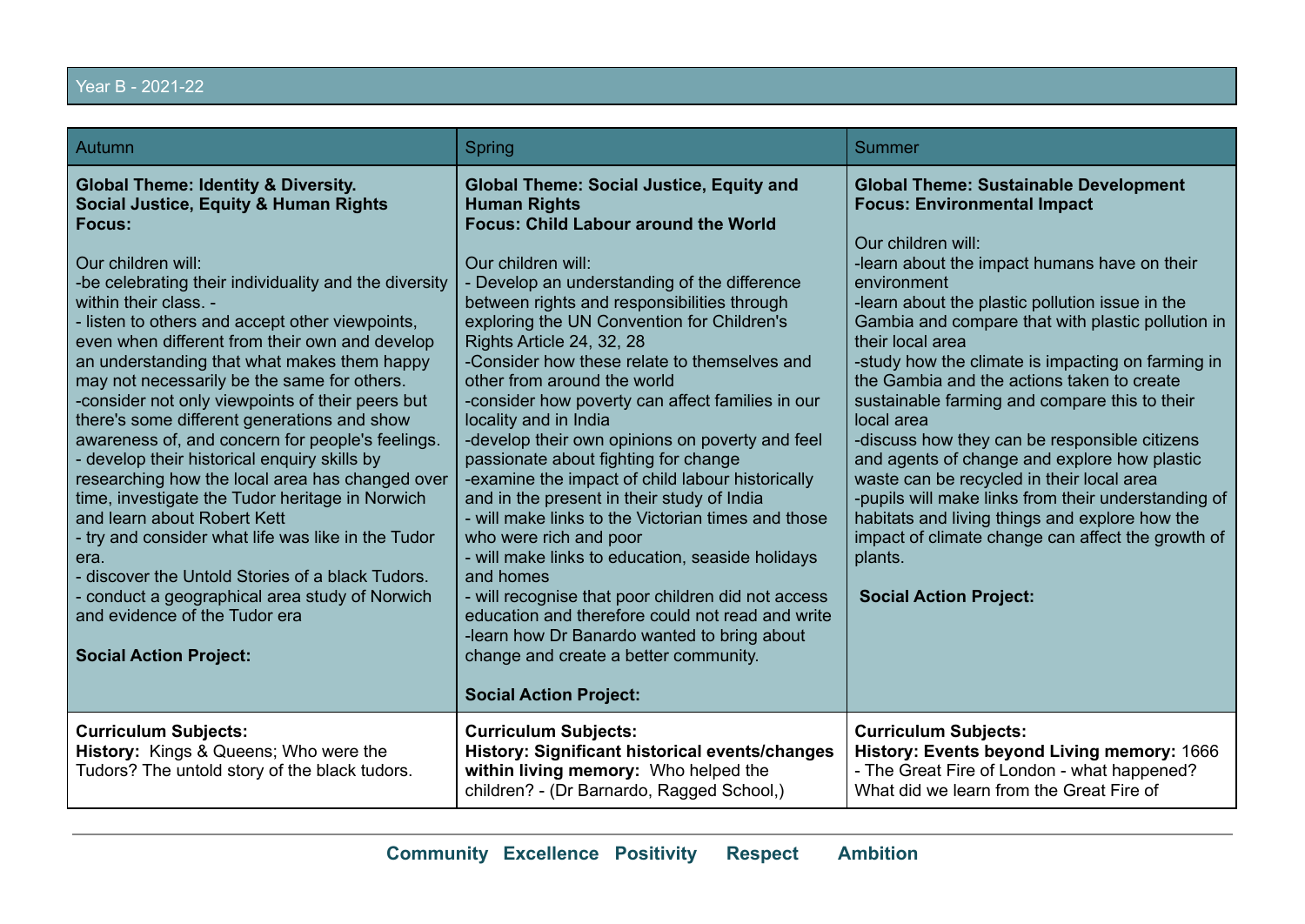| <b>Geography: UK</b> How does the use of the land in<br>our local area contribute to our lives? (in depth<br>study of land use i.e. farming and food produce -<br>local and global impact). | Birth of the NHS 1948<br><b>Geography: Asia: What's it like to live in India?</b>                                          | London? The rebuilding of London,<br>water, building materials, homelessness &<br>refuges (basic human rights for shelter) |
|---------------------------------------------------------------------------------------------------------------------------------------------------------------------------------------------|----------------------------------------------------------------------------------------------------------------------------|----------------------------------------------------------------------------------------------------------------------------|
| Science: Biology: Living things and their habitats<br><b>Significant People:</b>                                                                                                            | <b>Science:</b> Biology: Animals including humans<br><b>Significant People:</b>                                            | <b>Geography: Africa:</b> How are humans affecting<br>the environment?<br>Significant People:                              |
| <b>PSHE/RSE:</b> Being me in my world & Celebrating<br>Differences                                                                                                                          | <b>PSHE/RSE:</b> Dreams and Goals & Healthy Me<br><b>Computing: Coding: Scratch Jnr - introduction</b><br>and fundamentals | <b>Science: Biology: Plants</b><br><b>PSHE/RSE:</b> Relationships & Changing Me                                            |
| <b>Computing:</b> E-safety: Staying safe on the<br>internet<br>Digital Literacy & E-safety: using a                                                                                         | Digital Literacy - using a computer<br><b>Religion:</b> 2.3 How do Christians belong to their                              | <b>Computing:</b> Digital Literacy: taking and using<br>photos                                                             |
| computer/device                                                                                                                                                                             | faith family?<br>2.4 How do Jews celebrate passover?                                                                       | Coding: Scratch Jnr - introduction and<br>fundamentals                                                                     |
| Religion: 2.1 Why is light an important symbol?<br>2.2 What does the nativity story teach Christians<br>about Jesus?                                                                        |                                                                                                                            | <b>Religion:</b> 2.5 Why do people have different<br>views about the ideas of God?                                         |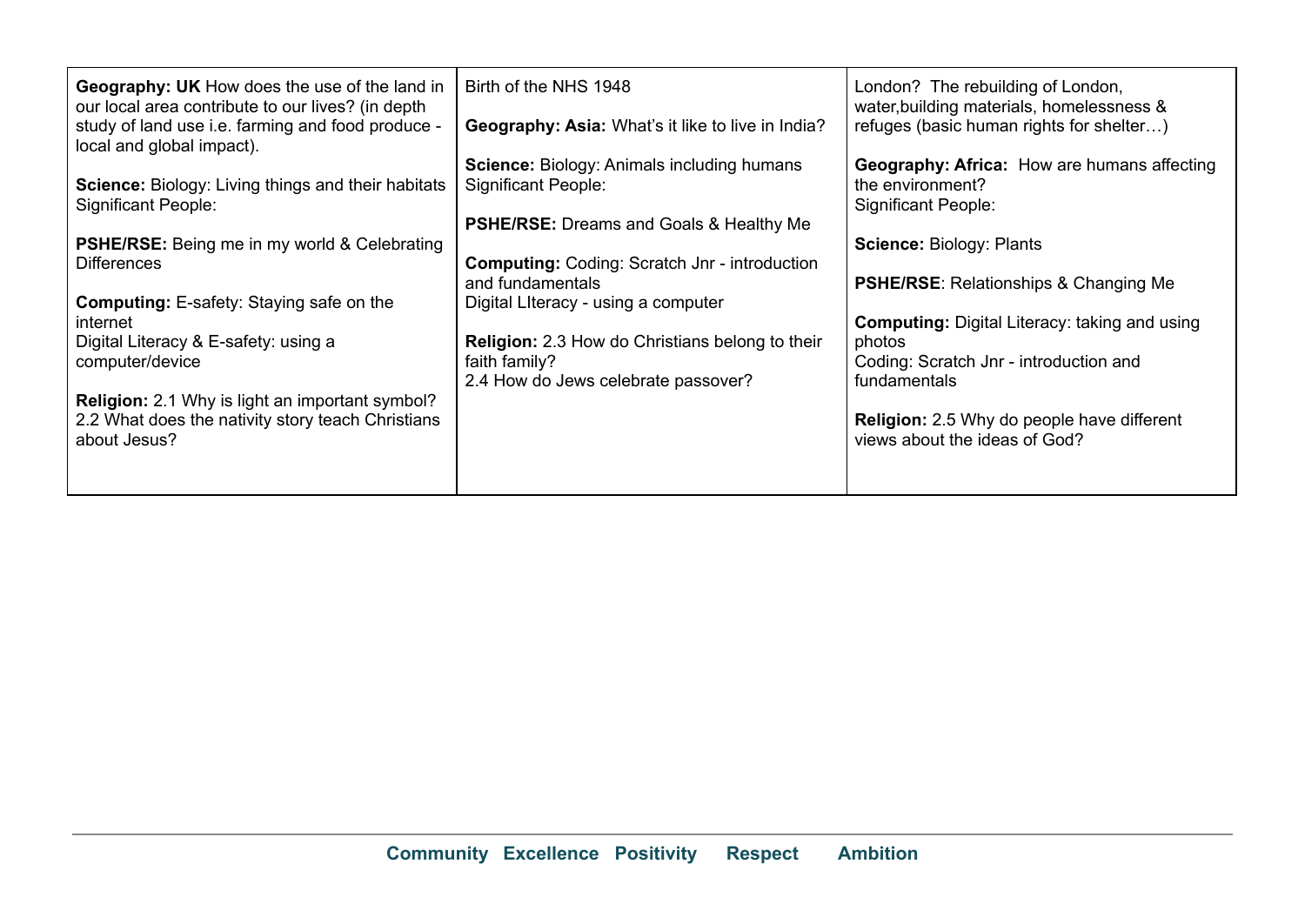## Year A

| Autumn                                                                                                                                                                                                                                                                                                                                                                                                                                                                                                                                                                                                                                                                                                                                              | Spring                                                                                                                                                                                                                                                                                                                                                                                                                                                                                                    | Summer                                                                                                                                                                                                                                                                                                                                                                                                                                                                                                                                                                                                                                                                                           |
|-----------------------------------------------------------------------------------------------------------------------------------------------------------------------------------------------------------------------------------------------------------------------------------------------------------------------------------------------------------------------------------------------------------------------------------------------------------------------------------------------------------------------------------------------------------------------------------------------------------------------------------------------------------------------------------------------------------------------------------------------------|-----------------------------------------------------------------------------------------------------------------------------------------------------------------------------------------------------------------------------------------------------------------------------------------------------------------------------------------------------------------------------------------------------------------------------------------------------------------------------------------------------------|--------------------------------------------------------------------------------------------------------------------------------------------------------------------------------------------------------------------------------------------------------------------------------------------------------------------------------------------------------------------------------------------------------------------------------------------------------------------------------------------------------------------------------------------------------------------------------------------------------------------------------------------------------------------------------------------------|
| <b>Global Theme: Sustainable development</b><br><b>Focus: dependency on environments</b>                                                                                                                                                                                                                                                                                                                                                                                                                                                                                                                                                                                                                                                            | <b>Global Theme: Identity &amp; Diversity</b><br><b>Focus: Challenging Gender Stereotypes</b>                                                                                                                                                                                                                                                                                                                                                                                                             | <b>Global Theme:</b><br><b>Globalisation and Interdependence</b>                                                                                                                                                                                                                                                                                                                                                                                                                                                                                                                                                                                                                                 |
| Our children will:<br>-develop their understanding of responsibility and<br>concern for the environment<br>- study the country of Somalia and draw<br>comparisons to their own locality<br>-learn about the variety of physical features of the<br>country i.e mountain regions, savanas, desert<br>plains<br>-compare the climate in Somalia to their own<br>locality<br>-learn why families are driven to hunting and<br>poaching<br>- learn about and express their views on the<br>impact humans have had on wildlife as a result of<br>hunting and poaching<br>- learn that Africa has been described as the<br>'cradle of mankind' through the study of the<br>earliest civilisation<br>- learn about 'Lucy'<br><b>Social Action Project:</b> | Our children will:<br>-exploring their own assumptions about gender<br>roles<br>-learn about female empowerment their study of<br>the Queens of Ancient Egypt, the ancient<br>civilization of Sumer and the UK suffrage<br>movement<br>- learn about the stories of black and Asian<br>suffragettes<br>-learn how there is a developing sense of justice<br>and equality in modern times in terms of gender<br>in the workplace<br><b>Social Action Project:</b><br><b>Challenging gender stereotypes</b> | Our children will:<br>-learn about the kingdoms of Ancient Egypt and<br>their rulers<br>- know about the different groups of people and<br>their roles<br>-learn how ancient civilisations and present day<br>communities rely on their environments for<br>sustainable living<br>-learn about the society<br>-learn why the River Nile was so important to the<br><b>Ancient Egyptians</b><br>-learn how the RIver Niles was used for<br>transportation for foregin trade<br>-explore the impact of natural disasters can have<br>on the environment and economy<br>-learn how climate change and drought impacted<br>on the survival of the Ancient Egyptians<br><b>Social Action Project:</b> |
| History: Changes in Britain from the<br>Stone-Age Neolithic, Bronze Age, Iron-Age                                                                                                                                                                                                                                                                                                                                                                                                                                                                                                                                                                                                                                                                   | History: In depth study: How have females<br>been empowered through time? How were rights<br>won?                                                                                                                                                                                                                                                                                                                                                                                                         | <b>History: The achievements of the Ancient</b><br><b>Egyptians:</b>                                                                                                                                                                                                                                                                                                                                                                                                                                                                                                                                                                                                                             |
| Geography: Africa How do people depend on<br>their environment? Comparison between a region                                                                                                                                                                                                                                                                                                                                                                                                                                                                                                                                                                                                                                                         | Significant People: : Elizabeth Garratt Anderson -<br>physician & suffragist 1836 - 1917 (Aldeburgh)                                                                                                                                                                                                                                                                                                                                                                                                      | Geography: Europe & NorthAmerica Volcanoes<br>(Italy - Etna & Vesuvius) and earthquakes (Ring                                                                                                                                                                                                                                                                                                                                                                                                                                                                                                                                                                                                    |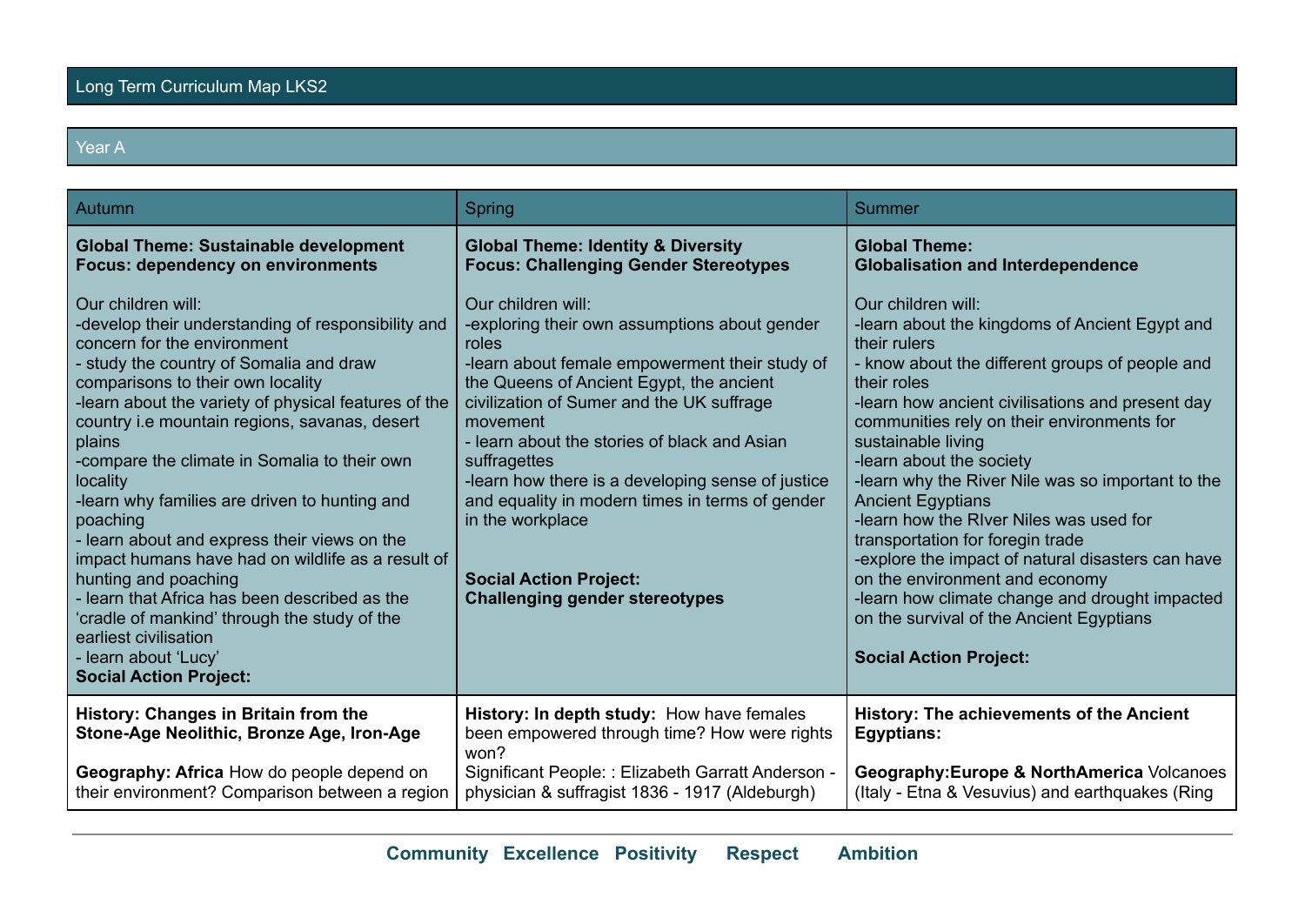| in the UK & Somalia.                                                                             | <b>Geography: Central and Western Europe: The</b><br><b>River Rhine</b>            | of Fire, Haiti), Natural Disasters and their impact.                               |
|--------------------------------------------------------------------------------------------------|------------------------------------------------------------------------------------|------------------------------------------------------------------------------------|
| <b>Science:</b> Biology: Animals including humans 3<br><b>Significant People:</b>                | <b>Science: Biology: Animals including humans</b><br>Rocks:                        | <b>Science: Physics: Light, Forces &amp; Magnets</b><br><b>Significant People:</b> |
| <b>PSHE/RSE:</b> Being me in my world & Celebrating<br><b>Differences</b>                        | <b>Significant People:</b>                                                         | <b>PSHE/RSE:</b> Relationships & Changing Me                                       |
|                                                                                                  |                                                                                    | <b>Computing: Coding: Sound &amp; Music - Rock</b>                                 |
| <b>Computing: E-safety: Google Share with Care</b><br>Digital Literacy: Using a computer/device: | <b>PSHE/RSE:</b> Dreams and Goals & Healthy Me                                     | Band<br><b>Coding: Class Project</b>                                               |
|                                                                                                  | <b>Computing:</b> Computer Science: Explore a Topic                                |                                                                                    |
| <b>Religion:</b> 3.1 How do people express<br>commitment? 3.2 What is the Trinity?               | with Research and Collaboration<br>Digital Literacy: Animations                    | <b>Religion:</b> 3.5 What difference does being a<br>Muslim make to everyday life? |
|                                                                                                  | <b>Religion: 3.3 What is philosophy?</b><br>3.4 What do Muslims believe about God? |                                                                                    |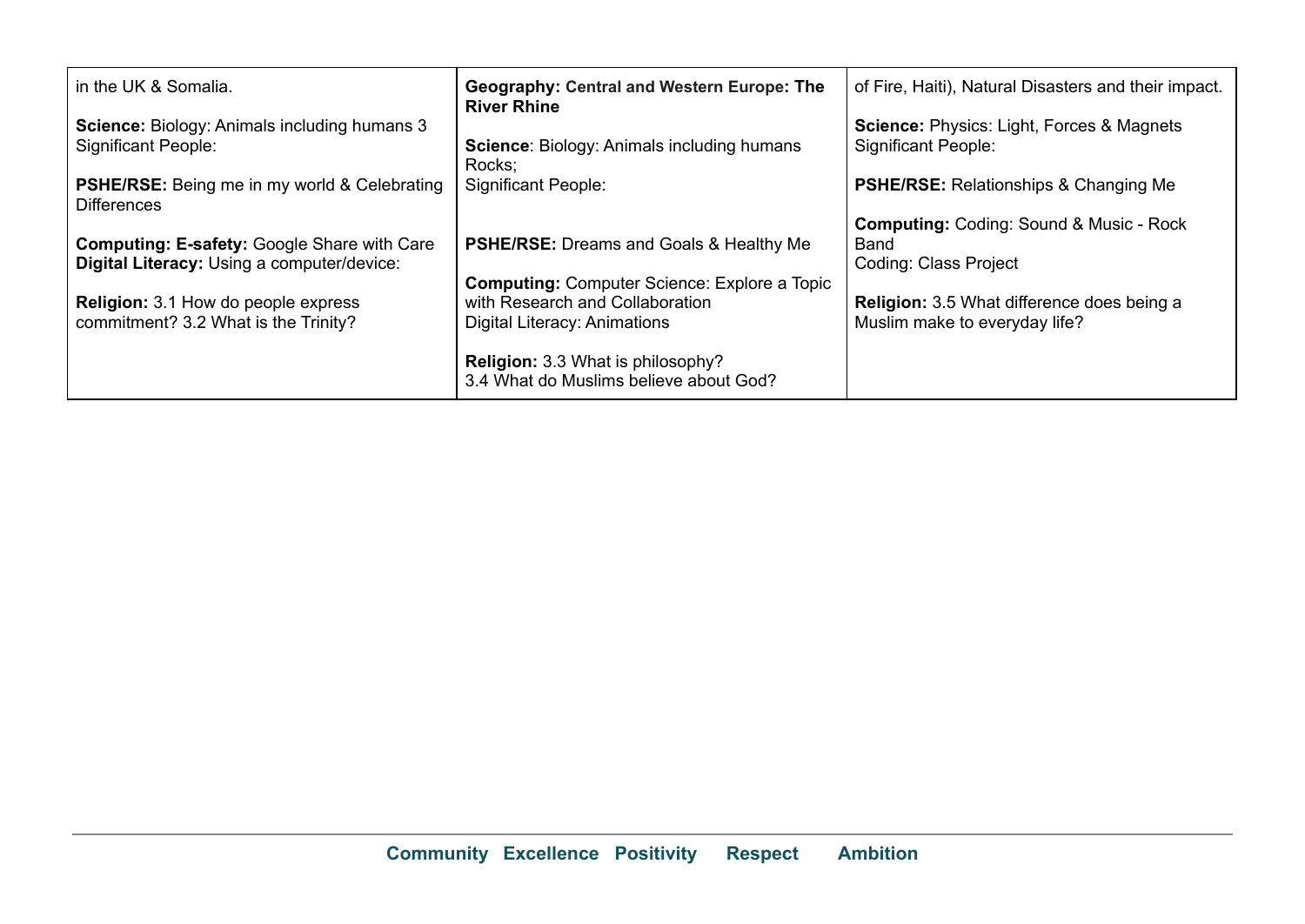# Year B: 2021-22

| Autumn                                                                                                                                                                                                                                                                                                                                                                                                                                                                                                                                                                                                                                                                                                                                                                                                                                                                 | Spring                                                                                                                                                                                                                                                                                                                                                                                                                                                                                                                                                                                                                                                                                                                                                                                                                    | <b>Summer</b>                                                                                                                                                                                                                                                                                                                                                                                                                                                                       |
|------------------------------------------------------------------------------------------------------------------------------------------------------------------------------------------------------------------------------------------------------------------------------------------------------------------------------------------------------------------------------------------------------------------------------------------------------------------------------------------------------------------------------------------------------------------------------------------------------------------------------------------------------------------------------------------------------------------------------------------------------------------------------------------------------------------------------------------------------------------------|---------------------------------------------------------------------------------------------------------------------------------------------------------------------------------------------------------------------------------------------------------------------------------------------------------------------------------------------------------------------------------------------------------------------------------------------------------------------------------------------------------------------------------------------------------------------------------------------------------------------------------------------------------------------------------------------------------------------------------------------------------------------------------------------------------------------------|-------------------------------------------------------------------------------------------------------------------------------------------------------------------------------------------------------------------------------------------------------------------------------------------------------------------------------------------------------------------------------------------------------------------------------------------------------------------------------------|
| <b>Global Theme: Social Justice &amp; Equity and</b><br><b>Peace &amp; Conflict</b><br>Focus: The power of debate and activism<br>Our children will:<br>-learn how social justice and equality was viewed<br>and addressed in Ancient Greece<br>-learn that debate was used as a tool by the<br>poorer groups of society to dispute their living<br>conditions<br>- learn about the concept of activism and protests<br>and their role in modern society<br>compare the UK and Greece and make<br>connections between geographical features<br>- learn about the legacy the Ancient Greeks have<br>had on the modern world e.g democracy, class<br>systems, protests, debates<br>- learn about the female Greek Philosopher<br>Aspasia<br>- how the uprising of the poorer social classes led<br>to the weakening of the Greek Empire<br><b>Social Action Project:</b> | <b>Global Theme: Identity &amp; Diversity and</b><br><b>Globalisation and interdependence</b><br><b>Focus: Self-identity and Belonging</b><br>Our children will:<br>-learn about the multicultural communities that<br>existed during Roman Britain<br>-explore whether Roman Britain was only<br>inhabited by white Europeans<br>- learn how different cultures have contributed to<br>modern Britain<br>- discuss and debate the legacy left by the<br>Romans<br>- learn about the non-european members of<br><b>Roman Britain Society</b><br>-learn about the geographical features of Italy<br>and China and compare them to the United<br>Kingdom<br>- study the Silk Road trading networks and how it<br>helped shape international trade in modern<br><b>Britain</b><br>Social Action Project: combating prejudice | <b>Global Theme: Sustainable Development</b><br><b>Focus: Sustainable Food Industry</b><br>Our children will:<br>- learn that Anglo-Saxon farming was<br>wide-spread and sustainable<br>- explore themselves as consumers<br>- explore more about where our food comes from<br>and the different options available regarding food<br>production<br>- learn about farming in America and Brazil and<br>compare these to the UK and their local area<br><b>Social Action Project:</b> |
| History: Ancient Greece, life, achievements<br>and their influence on the western world -<br>How did debate, democracy and the class<br>system develop?<br>Geography: Europe: A comparison of the UK<br>with Greece                                                                                                                                                                                                                                                                                                                                                                                                                                                                                                                                                                                                                                                    | History: Roman Britain: The Romanisation of<br><b>Britain</b><br>Multi-cultural Roman Britain<br><b>Geography: The Silk Road</b><br><b>Science: States of Matter</b><br><b>Significant People:</b>                                                                                                                                                                                                                                                                                                                                                                                                                                                                                                                                                                                                                        | History: Anglo-Saxon settlement - large scale<br>sustainable farming<br><b>Geography: North &amp; South America:</b><br>Sustainable farming methods -<br><b>Science: Physics: Electricity</b><br><b>Significant People:</b>                                                                                                                                                                                                                                                         |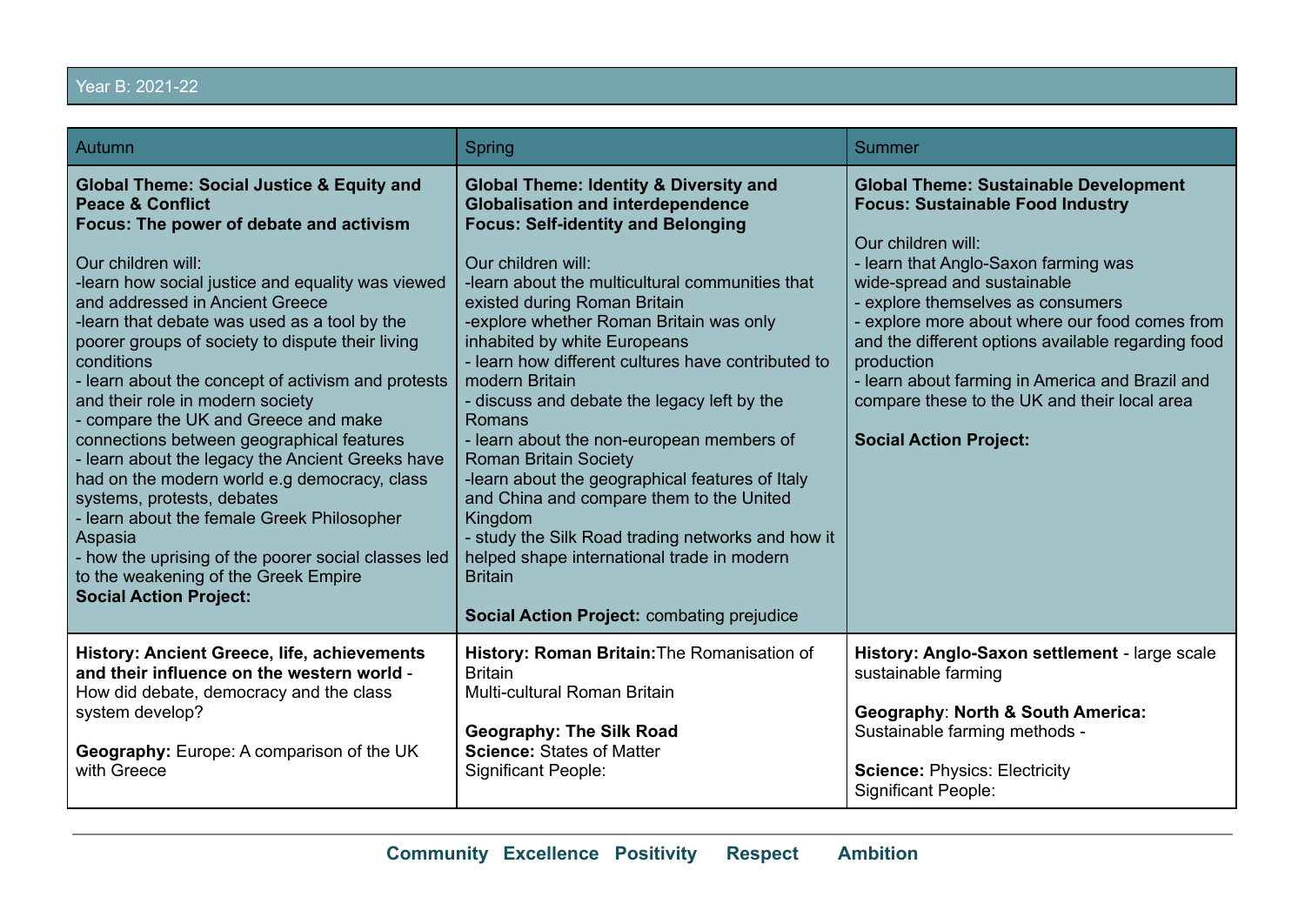| <b>Science:</b> Biology: Living things and their<br>habitats, Physics: Sound<br><b>Significant People:</b><br><b>PSHE/RSE:</b> Being me in my world & Celebrating<br><b>Difference</b> | <b>PSHE/RSE:</b> Dreams and Goals & Healthy Me<br><b>Computing: Computer Science: Interactive -</b><br>chatbot<br>Coding: Game - boat race  | <b>PSHE/RSE:</b> Relationships & Changing Me<br><b>Computing: Digital Literacy: Childnet or barefoot</b><br>video game<br>Coding: class based project |
|----------------------------------------------------------------------------------------------------------------------------------------------------------------------------------------|---------------------------------------------------------------------------------------------------------------------------------------------|-------------------------------------------------------------------------------------------------------------------------------------------------------|
| <b>Computing:</b> E-safety: Google Don't fall for fake<br>Digital Literacy: Research and develop a topic -                                                                             | <b>Religion:</b> 4.3 How do religious groups contribute to<br>society? 4.4 Why is there so much diversity of belief<br>within Christianity? | <b>Religion:</b> 4.5 What does sacrifice mean?                                                                                                        |
| <b>Religion:</b> 4.1 Where do Christian religious<br>beliefs come from? 4.2 What do we mean by<br>truth?                                                                               |                                                                                                                                             |                                                                                                                                                       |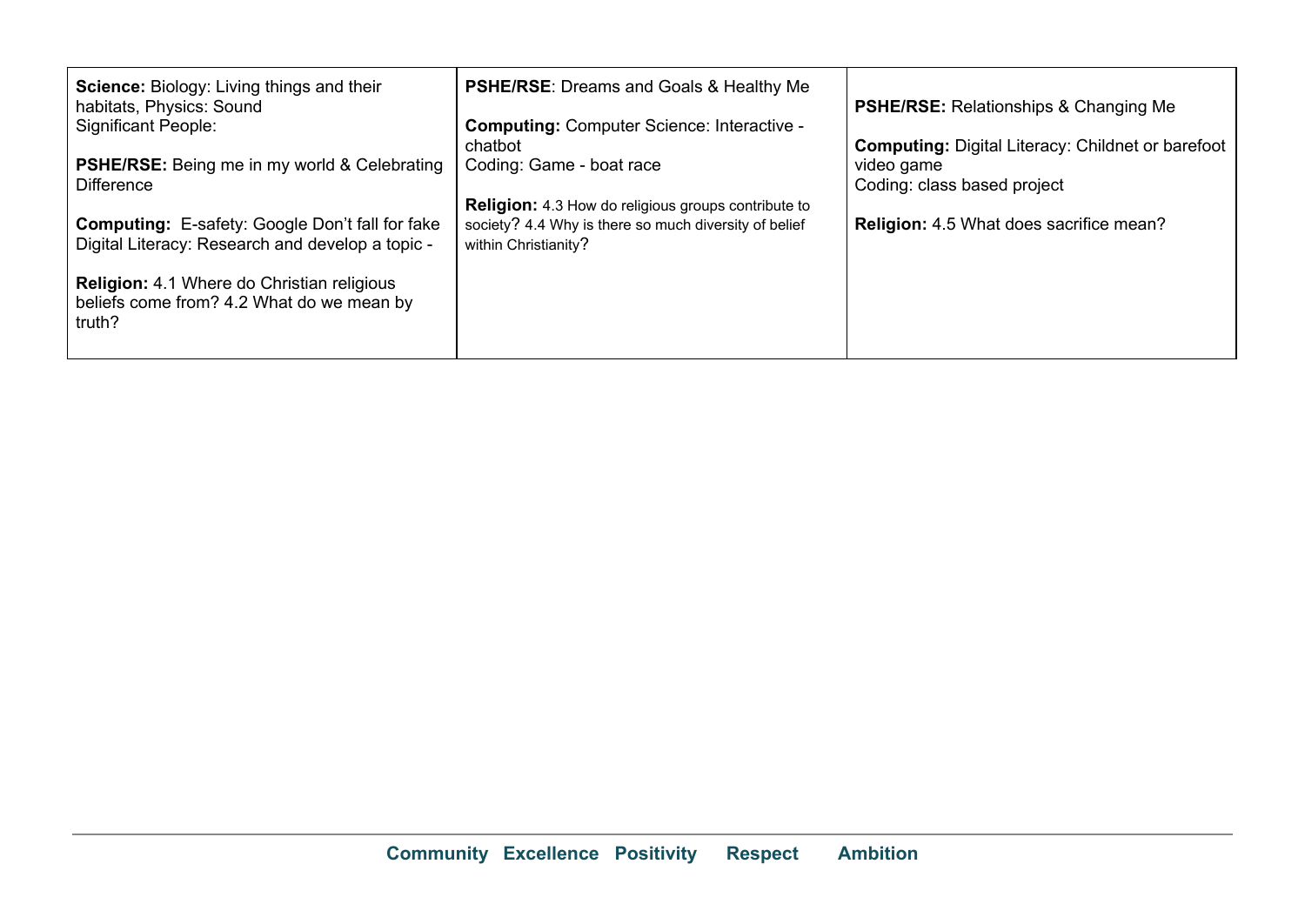#### Year A

| Autumn                                                                                                                                                                                                                                                                                                                                                                                                                                                                                                                                                                                                                                                                                                                   | Spring                                                                                                                                                                                                                                                                                                                                                                                                                                                                                                                                                                                                                                                                                                                                                                                                                                                                                                                                                                                                                                                          | Summer                                                                                                                                                                                                                                                                                                                                                                                                                                                                                                                                                                                                                                                                                                                                                                                                                                                                                                                                                                                            |
|--------------------------------------------------------------------------------------------------------------------------------------------------------------------------------------------------------------------------------------------------------------------------------------------------------------------------------------------------------------------------------------------------------------------------------------------------------------------------------------------------------------------------------------------------------------------------------------------------------------------------------------------------------------------------------------------------------------------------|-----------------------------------------------------------------------------------------------------------------------------------------------------------------------------------------------------------------------------------------------------------------------------------------------------------------------------------------------------------------------------------------------------------------------------------------------------------------------------------------------------------------------------------------------------------------------------------------------------------------------------------------------------------------------------------------------------------------------------------------------------------------------------------------------------------------------------------------------------------------------------------------------------------------------------------------------------------------------------------------------------------------------------------------------------------------|---------------------------------------------------------------------------------------------------------------------------------------------------------------------------------------------------------------------------------------------------------------------------------------------------------------------------------------------------------------------------------------------------------------------------------------------------------------------------------------------------------------------------------------------------------------------------------------------------------------------------------------------------------------------------------------------------------------------------------------------------------------------------------------------------------------------------------------------------------------------------------------------------------------------------------------------------------------------------------------------------|
| <b>Global Theme: Sustainable development.</b><br><b>Power &amp; Governance</b><br><b>Focus: sustainable communities</b><br>Our children will:<br>-learn about the concept of sustainable<br>development i the clothing, food and<br>manufacturing industry<br>-explore how consumer choice can make a<br>change at a local and global scale<br>-learn about the difference in water accessibility<br>in developed and developing countries<br>-learn how charitable aid can support developing<br>sustainable communities such Awra Amba<br>- learn about the transformational farming habit<br>during the Anglo-Saxon and Viking era<br>Social Action Project: promoting consumer<br>choice to influence sustainability | <b>Global Theme: Peace &amp; Conflict and Social</b><br><b>Justice, Equity and Human Rights</b><br><b>Focus: Seeking Asylum</b><br>Our children will:<br>-learn about borders and their purpose in the UK<br>and beyond<br>-learn about the impact of borders on migration<br>-learn about the plight of the Rohingya minority<br>living in Myanmar and the refugees journey<br>-analyse primary and secondary resources in<br>order to understand the impact of prejudice and<br>discrimantion they may face<br>-research and discuss a variety of viewpoints of<br>the situation that perpetuate inequality and<br>injustice<br>-will learn about inequality through the study of<br>the Black Lives Movement in 2013 by three black<br>females<br>-will learn about the events of the civil rights<br>movement with the introduction of the 13th<br>amendment in America in 1865<br>Social Action Project: raising awareness of<br>challenges faced by asylum seekers in the UK or<br>how Black Lives Matter has impacted on<br>challenging racism in the UK | <b>Global Theme: Social Justice &amp; Equity; Power</b><br>& Governance<br><b>Focus: The Role of Political Protests to</b><br><b>Influence Policy</b><br>Our children will:<br>-study the inequalities within society and<br>challenge viewpoints which perpetuate<br>inequality and injustice<br>-learn about the WIndrush migration in 1948 and<br>the reasons behind the migration and its<br>significance<br>-understand the formation of the British Empire at<br>the end of WW2<br>-learn how they contributed to the evolution of<br>London modern Britain<br>- critically analyse major events that have<br>happened more recently such as Brexit and the<br><b>Grenfell Tower incident</b><br>- develop a sense of solidarity with people who<br>suffer from injustice and exploitation<br>- explore the legacy of migration in their local<br>area (Norfolk and Suffolk)<br>Social Action Project: planning and delivering a<br>political campaign for equity and justice in<br>schools |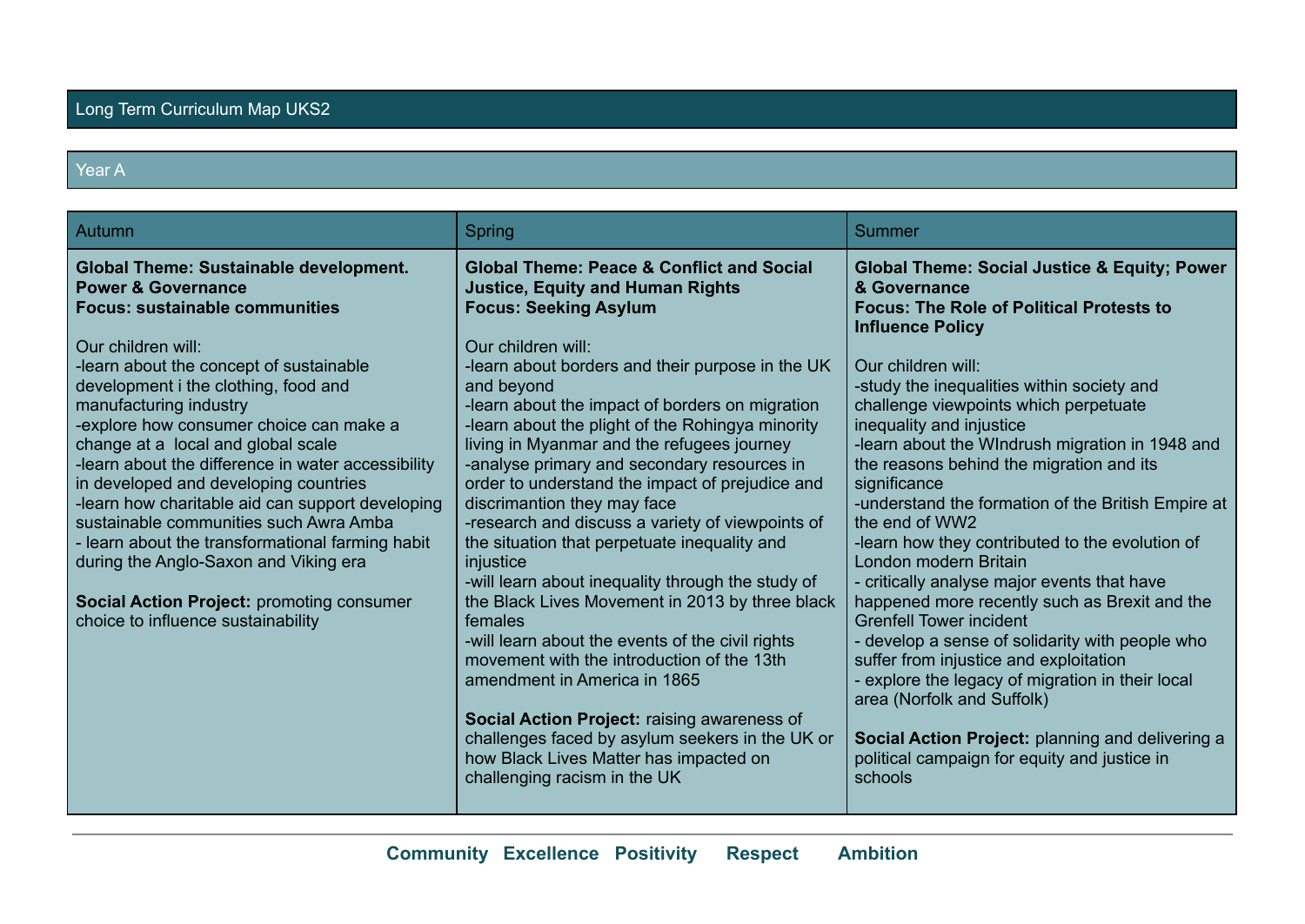| History: Anglo- Saxons and Vikings struggle<br>for Britain.<br>Why did the Early Anglo-Saxons come to Britain?<br>Vikings - invasion<br>Geography: Africa: How does the community of<br>Awra Amba ensure their sustainability?<br><b>Science: Physics:: Earth &amp; Space</b><br>Investigation Unit: Chemistry & Biology: Water<br>diseases<br><b>Significant People:</b><br><b>PSHE/RSE:</b> Being me in my world & Celebrating<br><b>Differences</b><br><b>Computing: E-safety: Google Secure your</b><br><b>Secrets</b><br>Digital Literacy: Plan an event | History: The history of borders and the<br>formation of states and empires.<br>Identify and compare features of Myanmar<br>and Australia<br><b>Science: Physics: Forces;</b><br>Biology: Evolution and inheritance<br><b>Significant People:</b><br><b>Significant People:</b><br><b>PSHE/RSE:</b> Dreams and Goals & Healthy Me<br><b>Computing: Coding: Scratch - Space Junk</b><br>Game<br>Coding: Catch the Dots game<br><b>Religion:</b> 5.4 What difference does the<br>resurrection make to Christians? 6.5 How do | Geography & History: In depth study: What's<br>the story of the Windrush Generation?<br>What is the legacy of human movement and<br>migration to East Anglia.<br><b>Science:</b> Biology: Animals including humans 5 &<br><b>Significant People:</b><br><b>PSHE/RSE:</b> Relationships & Changing Me<br><b>Computing: Digital Literacy: Childnet video</b><br>competition<br>Coding: class based project<br><b>Religion:</b> 5.5 How do Hindus make sense of the<br>world? 5.3 What can we learn about the world<br>from philosophers? |
|---------------------------------------------------------------------------------------------------------------------------------------------------------------------------------------------------------------------------------------------------------------------------------------------------------------------------------------------------------------------------------------------------------------------------------------------------------------------------------------------------------------------------------------------------------------|---------------------------------------------------------------------------------------------------------------------------------------------------------------------------------------------------------------------------------------------------------------------------------------------------------------------------------------------------------------------------------------------------------------------------------------------------------------------------------------------------------------------------|----------------------------------------------------------------------------------------------------------------------------------------------------------------------------------------------------------------------------------------------------------------------------------------------------------------------------------------------------------------------------------------------------------------------------------------------------------------------------------------------------------------------------------------|
| <b>Religion:</b> 5.1 Is believing in God reasonable?                                                                                                                                                                                                                                                                                                                                                                                                                                                                                                          | beliefs shape identity for Muslims?                                                                                                                                                                                                                                                                                                                                                                                                                                                                                       |                                                                                                                                                                                                                                                                                                                                                                                                                                                                                                                                        |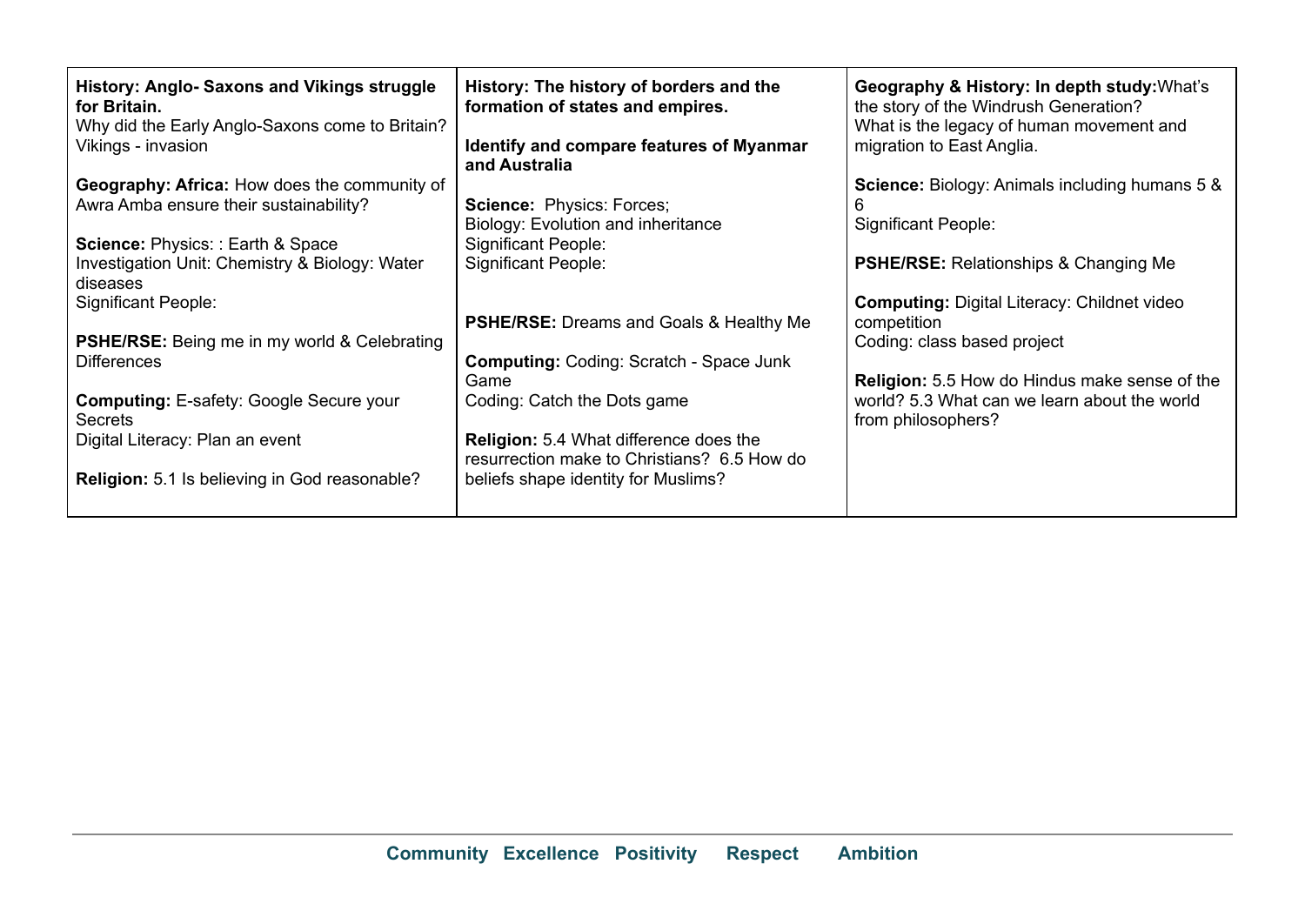# Year B 2021-22

| Autumn                                                                                                                                                                                                                                                                                                                                                                                                                                                                                                                                              | Spring                                                                                                                                                                                                                                                                                                                                                                                                                                                                                                                                                                    | <b>Summer</b>                                                                                                                                                                                                                                                                                                                                                                                                                                                                                                                                                                                                                                                     |
|-----------------------------------------------------------------------------------------------------------------------------------------------------------------------------------------------------------------------------------------------------------------------------------------------------------------------------------------------------------------------------------------------------------------------------------------------------------------------------------------------------------------------------------------------------|---------------------------------------------------------------------------------------------------------------------------------------------------------------------------------------------------------------------------------------------------------------------------------------------------------------------------------------------------------------------------------------------------------------------------------------------------------------------------------------------------------------------------------------------------------------------------|-------------------------------------------------------------------------------------------------------------------------------------------------------------------------------------------------------------------------------------------------------------------------------------------------------------------------------------------------------------------------------------------------------------------------------------------------------------------------------------------------------------------------------------------------------------------------------------------------------------------------------------------------------------------|
| <b>Global Theme: Sustainable development and</b><br><b>Identity and Diversity</b><br><b>Focus: Deforestation</b><br>Our children will:<br>-learn about the destruction of the Amazon<br>Rainforest and the crisis created by logging and<br>impact of globalisation<br>-explore the impact of consumer demand for<br>cattle ranches                                                                                                                                                                                                                 | Global Theme: Peace & Conflict; Power &<br><b>Governance</b><br><b>Focus: International Relations</b><br>Our children will:<br>-explore the triggers that can result in<br>international conflict though their study of the<br>WW <sub>2</sub><br>-learn about and analyse the events that that led<br>to the declaration of war                                                                                                                                                                                                                                          | Global Theme: Peace & Conflict; Power &<br><b>Governance</b><br><b>Focus: Eastern influence on the world</b><br>Our children will:<br>- learn about the golden age of the Islamic<br>Empire with a focus Baghdad and<br>its position in the world as the centre of<br>knowledge<br>-learn what society was like in Baghdad 790 CE                                                                                                                                                                                                                                                                                                                                 |
| -research and explore the conservation initiatives<br>in place<br>-learn how their own lifestyle choices can reduce<br>impact and can make meaningful change<br>-learn about the history of Brazil and connections<br>between the Rio-Carnival and the Trans-Atlantic<br><b>Slave Trade</b><br>- compare the Rio-Carnival to the Notting Hill<br>Carnival and how it origins can be traced to<br>London riots<br><b>Social Responsibility Project: Raising</b><br>awareness of the sustainability of the Amazon<br>Rainforest and its Global impact | -learn about the key figures involved in the war<br>and and how their impact can be viewed<br>differently from different perspectives<br>-think critically about the omission of stories from<br>soldiers from all over the Empire<br>-analyse role propaganda and its influence on<br>the outcome of WW2<br>-explore the role of international relations in their<br>study of the British colonisation of Africa<br>-learn what evidence there is of the colonial rule<br>and how some countries won back their<br>independence<br><b>Social Responsibility Project:</b> | to 1258 CE<br>-explore the differences in society between the<br>rich and the poor<br>- learn about the influence of this Eastern empire<br>and discover a range of pioneers from this period<br>of history<br>- make links between the positive influences of<br>the Islamic world on a local level, a national level<br>and a global scale focusing on the arts, science<br>and culture.<br>- be able to draw comparisons between<br>the Roman, Greek, British and Islamic Empires<br>and learn the stories of great thinkers from the<br>East<br>-understand what else was happening around<br>the world at this time<br><b>Social Responsibility Project:</b> |
| History: In-depth Study of Brazil and links to<br>the slave trade                                                                                                                                                                                                                                                                                                                                                                                                                                                                                   | History: British History What was the role of<br>the British Empire during WW2? (Sikh & African<br>soldiers, power of propaganda)                                                                                                                                                                                                                                                                                                                                                                                                                                         | History: Non-European Society: What was the<br>Golden Age of Islamic Civilisation? (early<br>pioneers and the influence of the East over the                                                                                                                                                                                                                                                                                                                                                                                                                                                                                                                      |